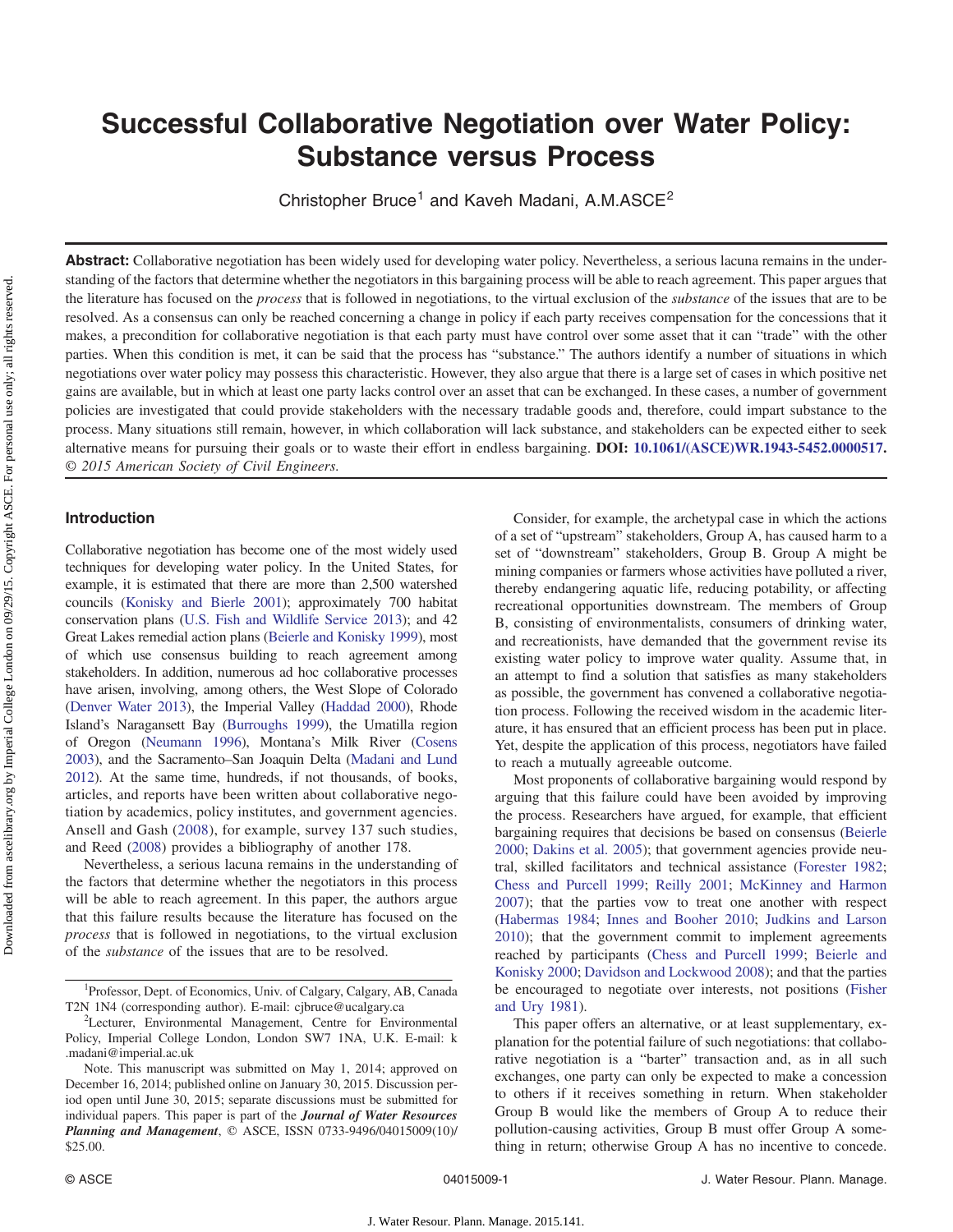But in the example presented previously, the downstream Group B may have nothing to offer. Even though individual environmentalists and recreationists in Group B may value clean water, transactions costs may make it difficult, if not impossible, for them to cooperate among themselves to collect the funds necessary to compensate members of Group A. For collaboration to function, it is not sufficient that the appropriate negotiation procedures are in place; it is also necessary that each party has something of substance that it can offer to others.

The authors argue that it is common for negotiations over water policy to lack substance, as the term is used in this paper: in many situations, at least one of the parties lacks control over resources that can be traded for concessions by others. Hence, one of the necessary preconditions for consensus—that opportunities exist for both parties to benefit—is absent. When this is the case, collaboration may only be a viable option if the government intervenes to ensure that all parties have control over some aspect of policy that they can exchange with other stakeholders.

This paper, first, identifies a number of circumstances in which each of the parties controls sufficient resources that collaborative bargaining can be expected to lead to mutually advantageous changes in water policy. Second, with respect to the remaining cases, types of government intervention that might be introduced to create the preconditions necessary for successful collaboration are identified. Finally, it is argued that, even in the presence of government intervention, citizen groups, such as environmentalists, may be unable to use collaborative bargaining effectively.

To keep the analysis tractable, the paper is limited primarily to intrajurisdictional disputes (e.g., within one state in the United States or Australia or within one province in Canada) in which the collaborative process has been initiated by the government. This focus allows for the assumption that a third party—the government—will be available to enforce the agreements that stakeholders have reached through collaboration. However, introduction of the government into the analysis requires that an explicit model of government motivation be developed to explain, first, why the government might wish to send policy disputes to a collaborative process and, second, why it would be willing to enforce the agreements that were reached through that process. The authors begin, therefore, with a simple model of government motivation.

# Government Motivation

As collaborative *policy*-making must be organized, or condoned, by the government, it is important to understand what the government's motivation might be for delegating its authority to stakeholders in this way. For this purpose, the "government" of a jurisdiction is defined as the set of individuals elected to govern that region, particularly those who belong to the party holding the majority of seats. Following the seminal work of Anthony Downs [\(1957](#page-8-20)), it is assumed that these individuals act as if their primary motivation is to maximize the probability that they will win future elections. This assumption is made not because it is believed that politicians have no other goals but because any party that fails to maximize votes will also fail to be elected and, therefore, will have no direct effect on government policy.

It is further assumed that although all proposals for changes in government policy will provide benefits to some voters, most changes will also impose costs on others. If the harm suffered by the latter group is sufficiently large, members of that group may choose to vote against the incumbent party in the next election. Thus, the government has an incentive to modify its proposed policies to obtain endorsement from as many groups as possible—particularly from groups composed of large numbers of individuals—although it may also be concerned with relatively small groups if each member of such a group stands to experience significant gains or losses from changes in policy, as those individuals can be expected to make vocal and financial attempts to sway other voters.

The government faces a number of problems when attempting to identify what the effects of different policies will be. The most important of these is that many values are measured purely subjectively. The decision maker needs to know whether environmentalists, for example, would be willing to accept a reduction in water flows in one river system in return for an increase in a second system, or an increase in use of one type of fertilizer in return for a reduction in another. Would recreational users be willing to accept a reduction in sport fishing rights along a river in return for an increase in fishing rights in a nearby lake? Would farmers be willing to accept a reduction in their rights to extract fresh water from a watershed if they were given access to "gray water" pumped from adjoining urban areas?

One way of dealing with these uncertainties is to invite the affected parties to reach agreement among themselves concerning the new policy, that is, to have them engage in collaborative negotiation. Presumably, if all stakeholder groups agree that Policy X is preferable to the status quo, then if the government was to implement Policy X, it would stand to gain votes from those who most strongly supported that policy and would be unlikely to lose votes from the remaining groups. Using this positive model of government motivation, it is possible to derive a number of hypotheses concerning government involvement in collaborative policy-making:

- Uncertainty: The government will be particularly supportive of collaborative bargaining when there is uncertainty concerning the relative costs and benefits of changes in policy perhaps because of difficulties in measurement; otherwise, the government itself would develop policy.
- Consensus: The government will encourage stakeholders to base their collaborative decisions on consensus because, in that case, the government can be certain that each of the affected parties believes that the benefits of the proposed policy exceed the costs and, therefore, will be unlikely to object to the proposed policy at the time of the next election.
- Salience: The government will not require that "consensus" be unanimous. If some stakeholder groups have little ability to affect the outcomes of elections, for example, because they represent very few people or because they are poorly organized, the government may not be concerned to ensure that they are represented at the negotiations or that their concerns are reflected in the policy that is chosen: the goal of the government is to win a majority in elections, not to win every possible vote.
- Fairness/equity/efficiency: A corollary of the preceding argument, which may appear unpalatable to some, is that governments are predicted to act as if they are uninterested in broad measures of social welfare, such as fairness, equity, or efficiency. Rather, the overarching desire to succeed at the polls will impel both the party in power and its opponents to focus on incremental changes to policy that are supported by as many voters as possible. And where they fail to adopt this approach, perhaps because of their ideological leanings, they can be expected to fail to win elections against more calculating opponents and hence will have little impact on government policy. In the following sections, this understanding of government motivation is used to investigate whether governments can be expected

to ensure that collaborative bargaining processes contain sufficient "substance" that participants will be able to reach a consensus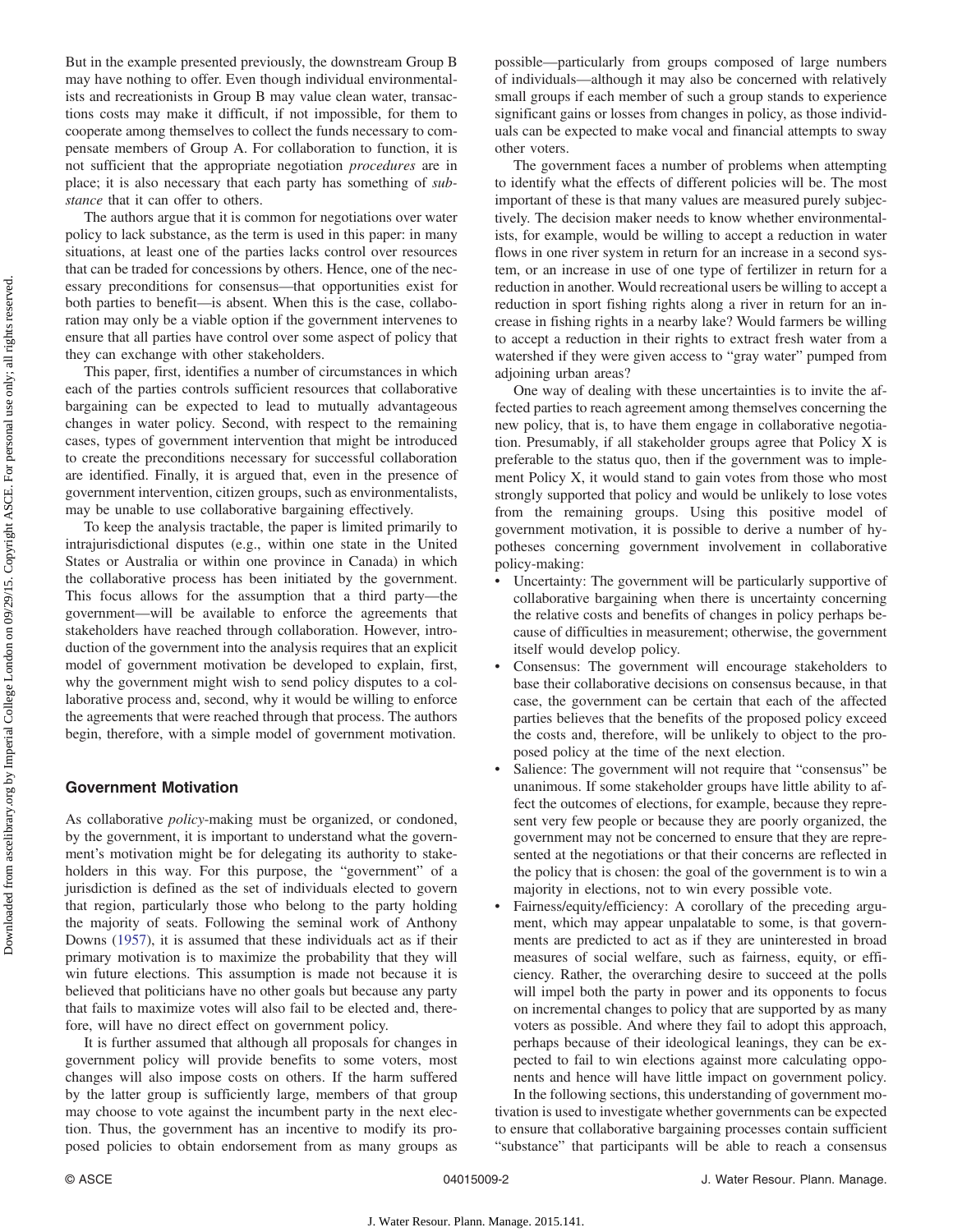outcome. The vote-maximizing model predicts that if such a process lacks substance, the government has an incentive to respond by reconstituting the issues in such a way that all stakeholder groups have control over some aspect of public policy that can be traded for concessions from the remaining groups. As all parties will view any resulting consensus-based policy as preferable to the status quo, the probability that those parties will vote for the governing party will be increased.

# **Substance**

Typically, collaborative negotiation processes are introduced when multiple stakeholder groups disagree concerning the direction that water policy should take. A vote-maximizing government responds by bringing the affected parties together to collaborate on the development of new policy. The government's only role in this process is to establish a structure for the negotiations (e.g., identifying which parties are to take part and providing funding for research and collaborative decision making) and to provide a commitment that it will implement any proposal that is reached through consensus.

Before such a consensus can be reached, two conditions must be met. First, any change in policy must be efficiency improving, that is, any costs that are imposed on one party must be offset by benefits to that party; otherwise, the affected party will not agree to the change. Second, any party that proposes a change in policy must have the ability or authority to commit to offering compensation to any of the other parties that are negatively affected. For example, it is not sufficient that environmental groups would be willing to accept a relaxation in regulations concerning the use of chemical fertilizers in return for an agreement from farmers that the latter would extract less water from a river; the environmental groups must also have the authority to offer that exchange.

It is only when these two conditions have been met that a collaborative negotiation process can be said to possess what has been called substance. This section investigates the circumstances in which negotiations over water policy can be expected to have this property. It is argued that although such circumstances are not uncommon, many situations remain in which collaboration will fail, even when the benefits of change exceed the costs, because those who gain lack control over the changes that would be necessary to compensate those who lose. It is then considered, in a separate section, whether it would be possible for the government to introduce variations in the collaborative process that would remove this constraint.

For the purposes of this section, collaborative processes are categorized according to the source of demand for policy change: from a single stakeholder group, from the government, or from within a stakeholder group.

## Single Stakeholder

The archetypal source of conflict over water resources arises when stakeholder Group A proposes a change to policy that benefits its members but imposes a cost on members of Group B. In such cases, the government may be reluctant to accept the proposed change without the approval of all or most stakeholders. Collaborative negotiation may provide the means for obtaining this approval if Group A is able to offer compensation to the members of Group B. Three methods by which such compensation might be offered are discussed.

## Linked Policy Change

First, Group A may be able to make concessions on a related policy change, over which it has control, in exchange for Group B's agreement to accept the initial change proposed by Group A. For example, when Denver Water (Denver's water utility) applied to increase the amount of water that it extracted from the Colorado River basin—in an area known locally as the West Slope—the Colorado government requested that Denver Water first obtain agreement for this change from residents of West Slope. In a collaborative negotiation process that involved 34 stakeholder groups, the residents of the West Slope agreed to allow extraction of additional water in exchange for promises by Denver Water that it would use its reservoirs to supply West Slope communities with water during times of low flow in local rivers and to use its dams to ensure that the rate of flow through those rivers was maintained at a level that would protect fish and other wildlife [\(Denver Post](#page-8-21) [2012](#page-8-21); [Denver Water 2013](#page-8-3)). Effectively, West Slope residents had been given control over a "linked" policy, the allocation of additional water rights in their region that they were able to exchange for concessions from Denver Water concerning release rates from its reservoirs.

Similarly, there is evidence that the Federal Energy Regulation Commission (FERC), which issues licenses on federally owned reservoirs in the United States, will be more likely to accept applications to increase annual hydropower generation if agreement can be reached with stakeholders, such as environmental and recreational groups. For example, environmental groups might agree to support an application to increase power generation if the generator agreed to vary the release rates from its dams in such a way as to protect endangered species of fish downstream ([Madani 2011\)](#page-8-22). Again, the implied requirement for consensus in this case provides environmental and recreational groups with control over an aspect of policy (release rates) that they are able to exchange for concessions to a linked aspect (power generation) that is controlled by the power generators.

Despite the potential for "trades" of this nature, this approach is limited by the requirement that the party that is initiating the request to change policy have control over a second, or linked, aspect of policy that can be offered in compensation. But this is often not the case, particularly when it is environmental groups that wish to initiate the change. For example, if the residents of Colorado's West Slope had been seeking a reduction in the amount of water extracted by Denver Water, it is not clear what they could have offered in compensation. Furthermore, even if one party was willing to accept an alteration in a government regulation in return for some concession by a second party, such an offer may not be binding on the regulator. If environmentalists were willing to accept a relaxation of regulations on timber-harvesting rates in return for an agreement by logging companies to reduce pollution of a waterway, that offer would not be binding in the absence of explicit permission from the government. This possibility is discussed in the following.

#### Finance Compensatory Changes

Instead of offering to accept a modification in a related aspect of policy, those who benefit from a change in policy could offer to pay for that change, creating the possibility of a net gain for both parties. For example, the Metropolitan Water District of Southern California (MWD), which provides water to Los Angeles, San Diego, and surrounding counties, has agreed to pay the Imperial Irrigation District (IID) to invest in a number of conservation practices, including lining canals to prevent seepage, replacing leaky canal gates, and constructing a lateral interceptor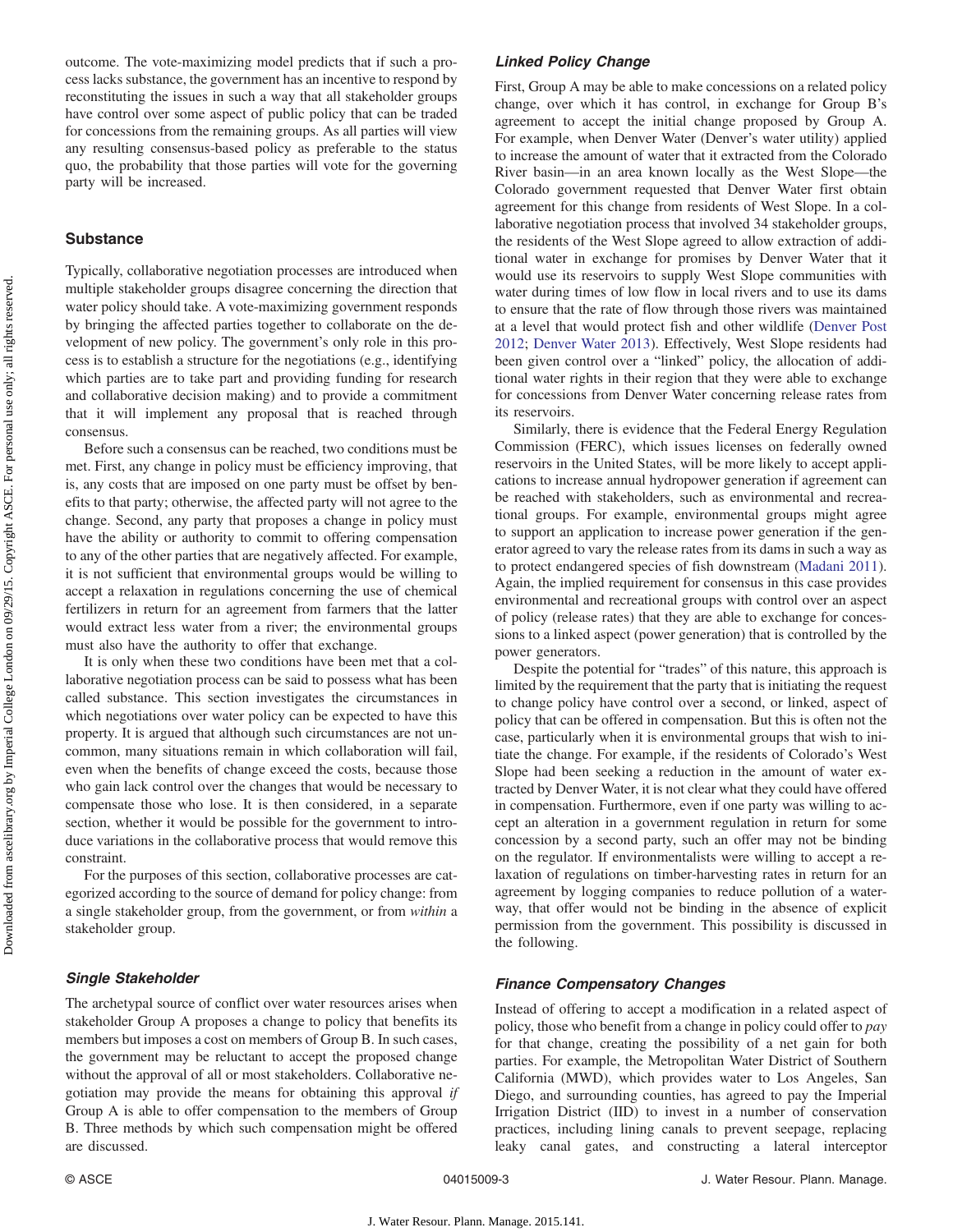[\(Haddad 2000](#page-8-4)). The water saved has become available for transfer from the IID to consumers in MWD. Similarly, downstream users, such as cities and water-bottling companies, in South America have used "water funds" to compensate communities in the Andes for preserving a clean, regular supply of water ([Goldman-Benner et al.](#page-8-23) [2012](#page-8-23)).

There are numerous other situations in which beneficiaries have paid to increase water supply or reduce pollution. For example, in some cases in which cattle have polluted water supplies by disturbing river banks and stream bottoms, cities downstream have offered to stabilize banks by planting appropriate vegetation or by providing watering stations that reduced the need for cattle to drink from creeks and rivers (C. Bruce, "The use of collaborative bargaining in agricultural policy-making," working paper, University of Calgary, Canada). In others, water has been conserved in agricultural areas through the use of drip irrigation and microirrigation ([Haddad 2000\)](#page-8-4).

It has also been proposed that cities could build treatment plants and pipelines that would allow them to distribute their storm water and gray water to agricultural districts for use in irrigation in return for an agreement by farmers that they would reduce the amount of water they extracted from rivers. The Delta Stewardship Council [\(2010](#page-8-24), 3–20), for example, reported that approximately  $617 \times$  $10^6$  m<sup>3</sup> (500,000 acre/ft) of recycled water was used in California in 2002 primarily to irrigate agriculture and that the state expects to recycle approximately  $2,467 \times 10^6$  m<sup>3</sup> (2 million acre/ft) by 2030.

#### Direct Financial Compensation

Alternatively, instead of paying for infrastructure that would allow irrigation districts to conserve water, cities and environmental groups have often been able to achieve their ends by purchasing water rights from users. In some cases, this has been done indirectly by paying farmers to leave portions of their land fallow, thereby reducing the amount of water extracted from rivers and aquifers. For example, the MWD has a 35-year agreement with the Palo Verde Irrigation District to leave between 7 and 28% of Palo Verde area farms fallow, depending on water needs [\(MWD 2013\)](#page-8-25). In other cases, farmers have been paid to reduce their use below the level that is permitted under their water rights. In Australia, water rights have been separated from land ownership, allowing for the development of a market in water rights [\(Grafton et al. 2012\)](#page-8-26). In at least five western states in the United States, private entities have been permitted to purchase in-stream rights ([Scarborough 2010\)](#page-9-3). In Montana, the Fish and Wildlife Department has negotiated a number of leases in which it pays farmers to leave specified amounts of water in-stream ([Environmental Quality Council 1998\)](#page-8-27).

There are, however, two important constraints on the use of financial incentives as a source of collaboration. The first of these is that many groups, particularly environmental nongovernmental organizations (NGOs), encounter the free-rider problem when trying to raise funds. As the environmental benefits of water policy are common property, each supporter of environmental change will obtain the benefits of any improvement whether he or she contributes financially. The anticipated result is that many supporters will wait for others to pay for improvements, and insufficient funds will be raised.

Also, as mentioned previously, even if the necessary funds could be raised, government regulations often prohibit private citizens from negotiating changes in public policy among themselves. For example, in many jurisdictions, the government will either not allow water rights holders to sell their rights or will make that sale very difficult. Similarly, in many cases, citizens would be prohibited from "negotiating around" regulations concerning environmental impacts.

Thus, even if the current water policy is inefficient, stakeholder participants in a collaborative bargaining process may be unable to reach a consensus concerning a change to that policy because the policy itself lacks components that can be traded against one another, because one group cannot raise the funds necessary to compensate affected stakeholders, or because the government sets constraints on the issues that can be negotiated. In the terminology used in this paper, the process would be said to lack substance, as there is nothing that stakeholders can exchange that would make all of them better off. The government will only be able to achieve its goal of satisfying this large segment of its electorate if it intervenes to ensure that every party controls a salient aspect of policy. This issue will be revisited in the following.

#### Government Policy

In some cases, the need for change is so widely accepted that governments do not find it necessary to obtain advice from a collaborative process before initiating a revision to policy. Nevertheless, if that policy is composed of numerous characteristics, the government may recognize that the particular mix of characteristics that it chooses could be inefficient, that is, that a restructuring of the policy would be preferred by all stakeholder groups. In such cases, the parties to a collaborative procedure might be able to identify changes in that policy that would benefit all of them.

In the 1980s, for example, chronic overflows from Providence, Rhode Island's, sewer system polluted Naragansett Bay to such an extent that all parties agreed that a revised policy was necessary. Initially, Providence's water supplier, the Narragansett Bay Commission (NBC), developed a detailed proposal for dealing with this issue. ([Burroughs 1999](#page-8-5)). However, when this proposal was widely criticized, NBC constituted a collaborative decision-making body composed of government agencies, nongovernmental environmental organizations, and business representatives. This body considered 16 alternative techniques for meeting EPA guidelines and ultimately reached a consensus that appears to have satisfied all parties.

Similarly, in 1992, a number of residents of Quincy, California, became dissatisfied with government agencies' management of the Lassen, Plumas, and Tahoe National Forests. ([Quincy Library](#page-9-4) [Group 2009](#page-9-4)) They responded by forming their own collaborative process, which met at the Quincy Library (and hence became known as the Quincy Library Group). Using a consensus-building approach, this group was able to integrate the concerns of all three of the major stakeholders in that region: environmentalists, foresters, and municipalities. Again, substance was provided to their negotiations by the inefficient government policy that formed their "fallback position" or best alternative to a negotiated agreement (BATNA). Ultimately, the Quincy Library Group's proposals formed the basis of the federal Quincy Library Group Forest Recovery and Economic Stability Act of 1997.

One of the best-known examples of the use of collaboration to resolve inefficiencies in government policy arises from application of the U.S. Endangered Species Act (ESA). The goal of this act is to protect endangered species by placing very strict constraints on the use of land or water that provides habitat for listed species. It is well recognized, however, that the conditions established under the ESA often do not represent the least costly methods of achieving its goals. For example, if the habitat of an endangered species is situated in a geographical area that has a very high value for uses such as agriculture or housing, it will often be possible to find alternative techniques for preserving the identified species at lower costs than the method specified in the ESA. It might be less expensive, for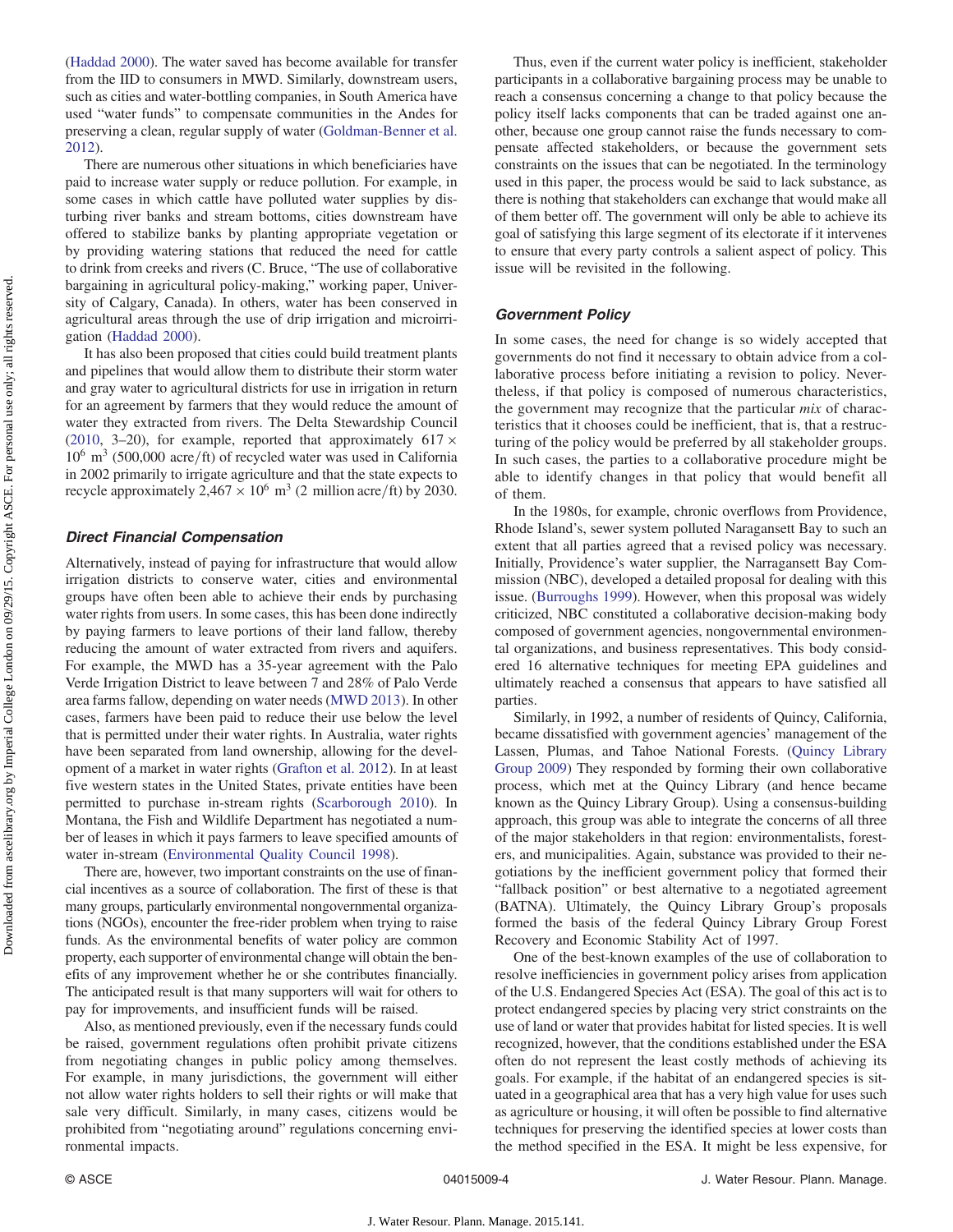example, to preserve an aquatic species by creating an artificial wetland than by preserving an existing pond, or instead of removing a dam to restore a river's natural rate of water flow, it might be possible to regulate water releases in a way that mimicked the natural flow.

As the Fish and Wildlife Service (FWS) has recognized this source of inefficiency, it has permitted landowners to present alternative proposals—habitat conservation plans (HCPs)—for achieving the goals of the ESA; in some cases, FWS has given preference to HCPs that were constructed with the cooperation of environmental groups. In effect, the latter have been given control over aspects of the proposed policy that they can then trade for changes that benefit both them and the landowner. Although this practice arose through informal practices, it offers insight into an approach that the government might choose to introduce formally when some groups lack policy issues that can be exchanged.

The Pacific Lumber Company (PALCO) Headwaters Plan in California is a widely cited example of the use of HCPs to protect waterways [\(PALCO 2013\)](#page-9-5). That plan was developed after the identification of four threatened fish species—Coho salmon, Chinook salmon, cutthroat trout, and steelhead trout—in streams running on PALCO land. Rather than close significant swaths of their forest, PALCO established a wide-ranging plan that, among other things, restricted timber harvests, herbicide use, and sediment movement in any area within 52 m (170 ft) of a fish-bearing stream; ensured that sufficient "large woody material" remained in streams whose fish populations required slow-moving pools; and maintained shade cover in areas that required cool water. In each case, the environmental improvements were implicitly exchanged for the right to continue logging in an area in which the latter would otherwise have been severely constricted.

The opportunity for the types of collaboration described here arises not because the government has intentionally introduced inefficient regulations, but because it lacks the information about stakeholders' subjective preferences that would allow it to create efficient policies. In this case, the government's optimal approach might be to offer stakeholders the opportunity to use collaborative negotiations to suggest improvements to new sets of regulations before those regulations were formalized. This, for example, was the purpose of the U.S. Negotiated Rulemaking Act of 1990 [\(Pritzker and Dalton 1995](#page-9-6)).

#### Within Stakeholder Groups

The demand for government-mediated collaborative negotiation may also come from the members within a single stakeholder group. Specifically, when two or more parties benefit from a common property resource, the fear of free riding by the other parties may prevent stakeholders from reaching agreement on how to use that resource, even though all of them would benefit from such an agreement. In such cases, the government may be able to broker a collaborative agreement simply by committing itself to the enforcement of any consensus reached by the parties.

With respect to water policy, the most frequently cited example of a common property resource is underground aquifers [\(Madani](#page-8-28) [and Dinar 2012\)](#page-8-28). Although it may be to the collective advantage of users to store water in an aquifer, to prolong the life of the aquifer and increase the users' long-term benefits, it is to each individual's advantage to rely on other users to provide that water, as there is generally no mechanism to prevent individuals from using water that was stored by others. And if most users attempt to free ride on all the others, an inefficiently small amount of water will be stored.

Even if users were to agree with one another, say, at a town hall meeting, that each of them would store water, it may prove difficult to determine whether any individual had done so, and it would prove even more difficult to ensure that individuals who had not contributed to storage would not extract later on. Only if a monitoring and enforcement mechanism can be devised will it be possible to remove the free-riding incentives in sharing groundwater problems, normally governed by the prisoner's dilemma game structure ([Madani 2010](#page-8-29)). As the government generally has a comparative advantage in providing enforcement mechanisms, and may have an advantage in monitoring, the parties can be expected to be receptive to government involvement. In this case, a votemaximizing government has an incentive to instigate collaborative negotiations among the parties, with the promise that it will enforce any consensus agreement they reach. Each party will be able to commit itself to the mutually beneficial outcome, which is for both of them to reduce their groundwater extraction (at a cost of reduced short-term benefits) to increase their long-term gains.

There is, however, an important caveat to this conclusion: although the free-rider problem is often referenced in discussions of public policy formation, it may have only limited application to the construction of water policy, as water may not be a common property resource. In river systems, for example, the costs generated by one set of users are not necessarily shared among all users but are born by those who live downstream. Even in lakes and oceans, water may follow currents that move in a single direction. In some aquifers, the geological formation and the resulting groundwater gradient are such that one party has better access to groundwater; therefore, its aggressive withdrawal can limit the access of the other party to water [e.g., the Mountain Aquifer shared by Israel and Palestine, with Israel having a better access to groundwater [\(Just and Netanyahu 2004](#page-8-30))]. Only in some aquifers and lake systems can one argue that water rights are an absolute common property.

#### **Summary**

The purpose of this section is to ask whether there are circumstances in which there is sufficient substance to the issues involved in water policy that the parties to a collaborative negotiation process could find changes that were mutually advantageous. The authors conclude that there are such circumstances and that in those cases governments may find it—and often have found it—advantageous to engage stakeholders in collaborative policy-making. Nevertheless, these circumstances may not be common. Two constraints on the success of collaboration are particularly important.

First, even when there are net gains that could be made, the parties who would benefit from those gains may lack the means by which they could compensate those who would lose. Hence, the latter group would not agree to the required changes, and consensus would not be reached. This situation is most likely to arise when the issues to be resolved concern the environment because, in these cases, the proponents of change are often widely dispersed through society, making it difficult for them to collect the funds necessary to pay for change. Simply placing, say, logging companies or farmers in a room with environmental groups and asking them to construct a mutually beneficial alteration in water policy will not be successful if the environmental groups cannot offer compensation for any of the changes they request.

Second, mutually beneficial changes in water policy are sometimes severely constrained by government regulations, making it difficult for parties to offer changes in the regulated aspects of policy in return for improvements in other aspects. It is possible,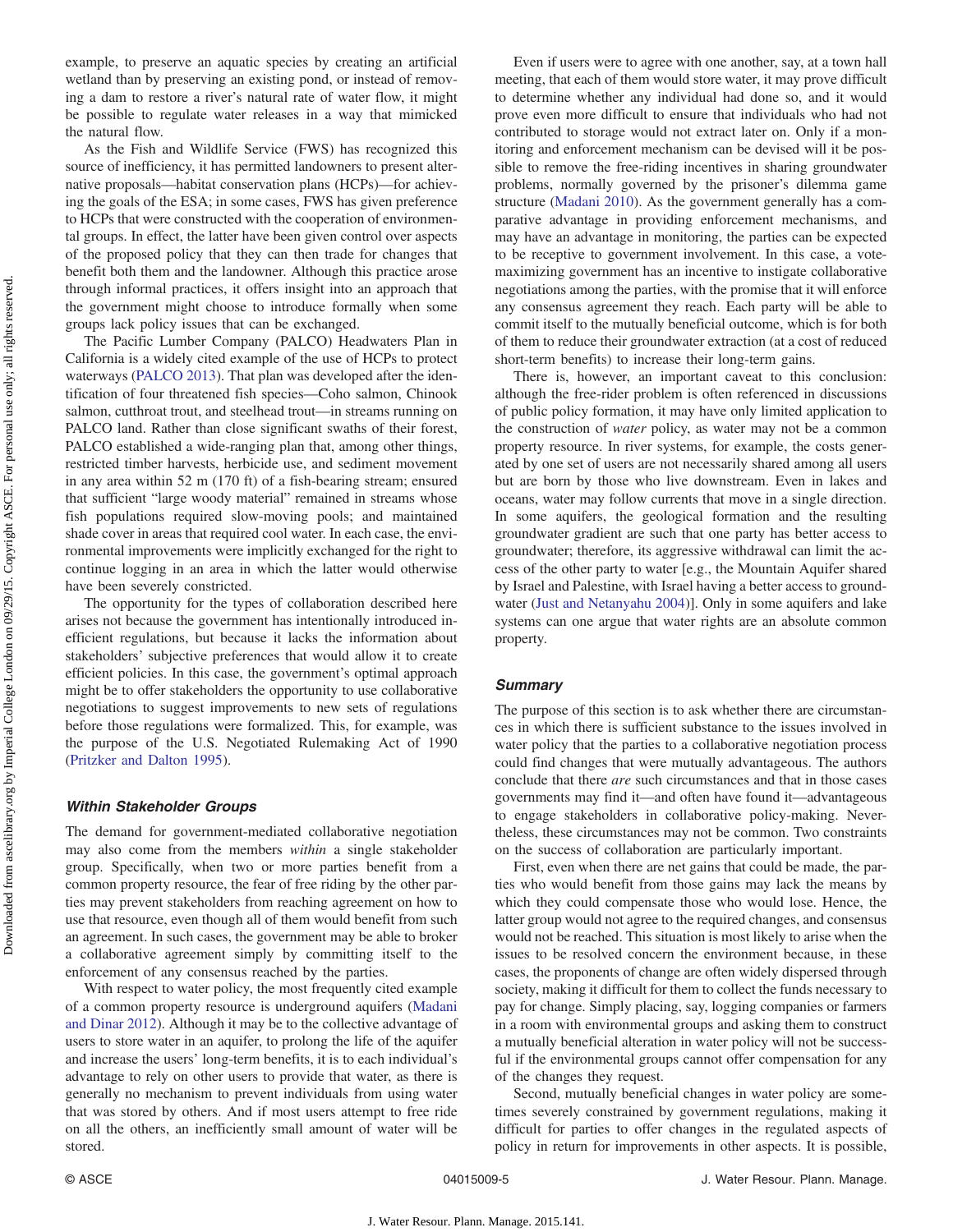for example, for there to be restrictions on the transfer of water rights from one owner to another.

In the following section, the authors ask whether there are steps that the government might take that would increase the probability that collaborative negotiation will be successful.

# Responding to Lack of Substance

The preceding section identified a number of situations in which mutually beneficial changes in water policy are available but in which the parties will *not* be able to reach agreement on those changes, primarily because those who would gain from the change have been unable to compensate those who would lose. This section considers a number of steps that the government could take that would increase the opportunities for all parties to reveal their preferences through trades.

# Make Regulations Endogenous to the Bargaining Process

As a rule, the parties to collaborative negotiations are asked to treat government regulations as being fixed: the latter are exogenous to the bargaining process. Thus, a water utility that wishes to transfer water from agricultural to municipal use must work within the existing framework of laws concerning water rights. An environmental group that would be willing to accept an increase in farmers' use of pesticides, in exchange for a decrease in the latter's use of water, may be prevented from doing so by government regulations concerning both water and pesticides.

In most cases, governments will be reluctant to remove or revise regulations, as such changes will act to disadvantage at least one group in society. This is, for example, the reason why laws prohibiting the transfer of water rights from one watershed to another have been so resistant to modification. When farmers sell their rights to utilities that service distant cities, water that would otherwise have seeped into aquifers or run off into rivers is now removed from the system. Thus, there is less water available to local municipalities that obtain their drinking water from aquifers; there will be reduced supply to other farmers who are downstream; and aquatic species may be harmed by the lower flow rate and the altered temperatures of local rivers ([Scarborough 2010\)](#page-9-3). In addition, if the extraction of water from the watershed implies that fewer workers are employed in farming or tourism, the economies of local towns will be adversely affected ([Blumm 1996](#page-8-31); [Bretsen and Hill 2009](#page-8-32)).

But note that even though the reallocation of water rights, as represented here, would leave at least one politically influential stakeholder group worse off, there may yet be reallocations that would make every party better off. To identify such reallocations, the government might insist that changes to water policy were to be determined by collaborative negotiation among all parties who were affected and if it committed itself to making the changes to its regulations (or legislation) that were recommended through consensus. That is, the government could make the determination of regulations "endogenous" to the bargaining process. If the supporters of the status quo could be convinced to support change, perhaps because other participants in the consensus-building process had offered offsetting benefits, it would be expected that a vote-maximizing government would be willing to make such a change.

A number of examples can be found of situations in which governments have, de facto, given stakeholders the right to recommend changes in public policy. In Oregon, for example, environmentalists argued that the amount of water that farmers were leaving in the Umatilla River was insufficient to support native fish populations. One potential solution—to transfer water from the nearby Columbia River—was prohibited by an Oregon regulation that restricted the movement of water from one watershed to another. Consistent with the vote-maximization model, however, the government offered to introduce legislation to overturn the existing regulation if a consensus could be reached among all affected parties. The result was that those parties who might otherwise have objected to the removal of water from the Columbia agreed to that removal in return for the provision of additional water to the Umatilla River ecosystem ([Neumann 1996\)](#page-9-0).

The HCPs that grew out of application of the Endangered Species Act (discussed previously) also represent a situation in which the government has effectively given the right to stakeholders to modify aspects of government policy. Under the HCP program, the government first announces an intention to restrict citizen behavior in some way, and then it gives stakeholders the right to recommend alterations to those restrictions on the understanding that their recommendations will be implemented. Although the initial impetus for HCPs came from informal arrangements among local stakeholders, the institutionalization of those plans by the Fish and Wildlife Service represents a devolution of regulation making to collaborative decision making.

In those cases in which disputes concern the transfer of water from agricultural use to municipal use, the approach described here, of allowing stakeholders to recommend changes in government regulations, could provide the conditions under which collaborative negotiation would produce socially desirable outcomes. As water utilities are generally able to raise the funds necessary to compensate those who would be harmed by a transfer of water, and if all stakeholder groups must accept the collaborative outcome before the government will be willing to implement it, the government could expect that there would be no major objections to any such outcome.

When disputes concern the preservation of environmental values, however, the situation is somewhat different. Environmentalists are not normally seeking to induce rights holders such as farmers, loggers, and miners to do something that regulations have prohibited; therefore, they cannot offer to accept relaxation of those regulations in return for environmental concessions. Instead, environmentalists are generally seeking to induce industry and farm groups to stop doing something that has been permitted, such as extracting water from a watershed or using certain types of fertilizers or pesticides, and this cannot be achieved by offering to accept a change in current regulations. Rather, it requires that environmentalists be able to offer some positive inducement, such as financial compensation. But, as was argued previously, the free-rider problem makes it difficult for them to raise the required funds. In these circumstances, collaborative negotiation does not provide a framework in which substantial environmental progress can be expected.

# Permit the Introduction of "External" Factors

In cases in which there is no efficiency-improving reallocation of water uses, it may be in the government's interest to expand the number of issues under consideration by allowing stakeholders to benefit from the possibility of "issue linkage," in which changes in water use can be traded for changes in nonwater-related uses. For example, the government might allow environmentalists to recommend that farmers be permitted to develop portions of their land as residential "acreages" in return for an agreement that they would give up some of their water rights. Or urban construction firms might be allowed to increase the density of their residential developments if they were to pay for the construction of wetlands. Expanding the bargaining set through issue linkage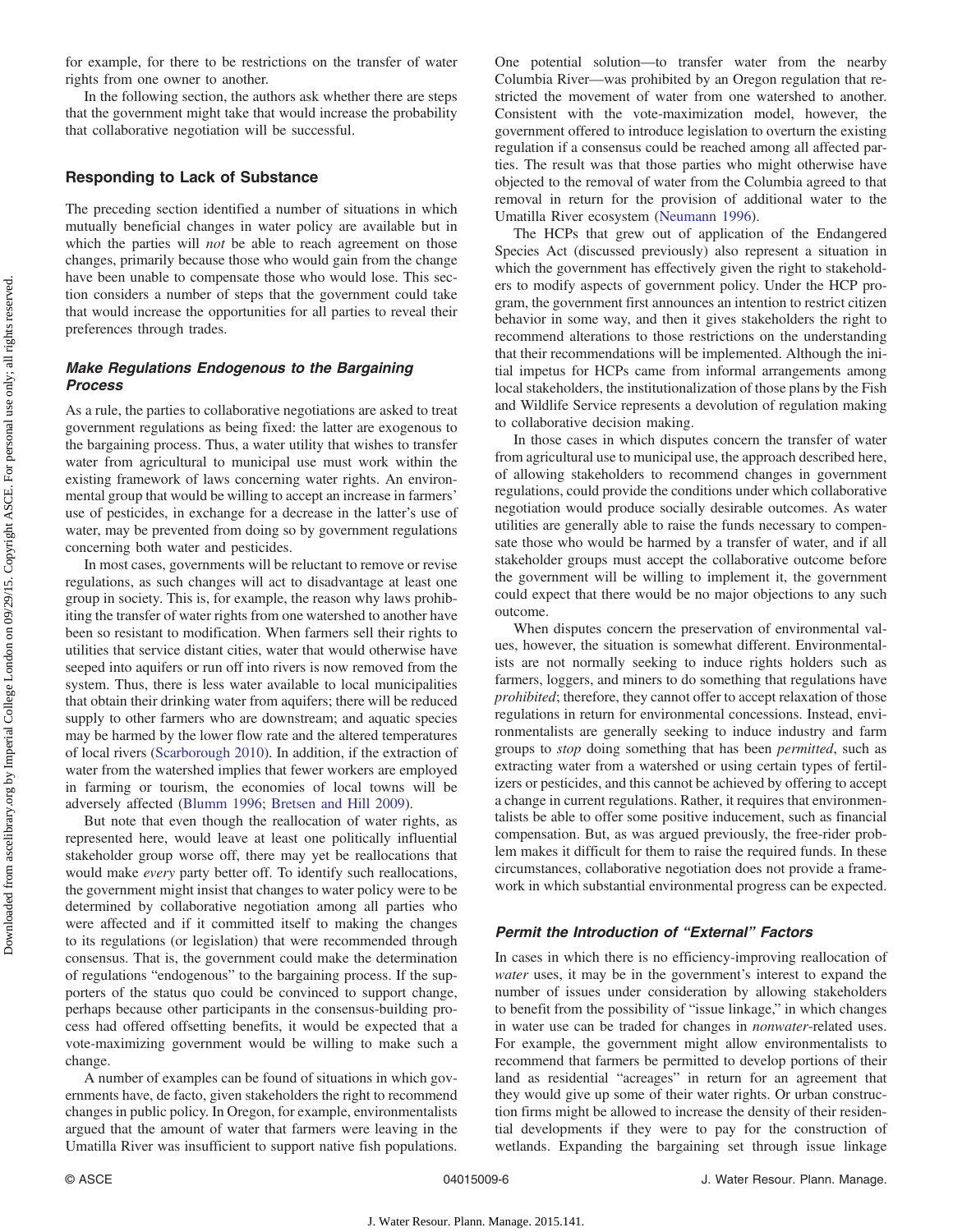[\(Just and Netanyahu 2004;](#page-8-30) [Madani 2011](#page-8-22); [Madani and Hipel 2011\)](#page-8-33) in this way could provide groups such as environmentalists and other NGOs with the tradable assets necessary to induce other stakeholders to alter their behavior.

The collaborative negotiation process could play two roles in identifying the types of nonwater uses that might be traded. First, it could provide a forum in which the parties that were being asked to surrender their water rights would identify the types of concessions that they would be willing to accept in return. Second, if all of the major stakeholder groups were represented in the collaborative process, that process would provide legitimacy to any program that was instituted; therefore, it would increase the probability that such a program would meet the government's vote-maximization goal.

From the government's point of view, an additional advantage to the introduction of nonwater issues is that the latter can often be chosen in such a way that any costs that are imposed are widely dispersed across citizens, thereby minimizing political opposition. For example, the government of New Jersey gave urban real-estate developers the right to increase the density of their projects if they paid landowners in the Pinelands region to leave environmentally sensitive land undeveloped ([Johnston and Madison 1997](#page-8-34); [New](#page-9-7) [Jersey Pinelands Commission 2013\)](#page-9-7). This approach provided direct gains to three major voter groups—environmentalists, farmers, and real-estate developers—while avoiding the necessity to raise taxes and therefore providing an indirect gain to a fourth group taxpayers. At the same time, the "costs" of this proposal increased residential density—were felt by a relatively disorganized group—homeowners—many of whom may not have been aware of the connection between the Pinelands project and urban density. In this way, the government was able, on the one hand, to offer benefits to large, vocal segments of the electorate while, on the other hand, keeping opposition to a minimum.

The necessary condition for the success of issue linkage is the existence of a water-related problem in which Party A has dominance over Party B and a nonwater-related (or sometimes waterrelated) problem in which Party B has dominance over Party A. Linkage of two problems with asymmetric power distributions results in a larger set of issues with power symmetry in which trades become possible and mutually beneficial. Although situations in which governments have introduced nonwater-related issues to spur collaborative negotiations are not common, at the international level linkage to nonenvironmental issues has been successfully used as a catalyst to consensus development in environmental negotiations [\(Folmer et al. 1993](#page-8-35)). Therefore, issue linkage does appear to represent a technique that governments might be induced to investigate.

## Provide Financial Incentives

In many cases, it is only possible to ensure that a change in policy leaves no stakeholder group worse off if financial compensation is transferred from one party to another. If the beneficiaries of a policy change are, say, municipalities downstream, and if those municipalities are represented in the collaborative process, their offer of compensation to upstream stakeholders could form part of the consensus outcome. In many cases, however, the proponents of changes in policy may lack the ability to raise funds to compensate those who have been harmed. For example, if agricultural practices have created a threat to an ecosystem or recreational area, the value placed by citizens on protection of that system or area may exceed the cost of modifying agricultural practices. The environmental and recreational groups participating in the collaborative negotiations, however, will often lack access to sufficient funds to compensate farmers. Those funds may have to be provided from taxes.

In such cases, a vote-maximizing government can be expected to wish, first, to find some method for determining whether the benefits from a change in policy exceed the cost of the taxes that will have to be raised and, second, to ensure that voters find the increase in taxes to be acceptable. This section considers two approaches that might be adopted by such a government.

#### Establish a Project Fund

A substantial percentage of water conflicts are local in nature, requiring only relatively small amounts of money to rectify. For example, creeks often become muddied by cattle, dams act to alter seasonal water flows, leaks from septic tanks pollute nearby lakes, logging practices affect spawning grounds, and simple neglect may result in municipal waterways becoming polluted. In such cases, a vote-maximizing government might establish a fund that would provide financing for projects that had been designed collaboratively by stakeholders. If such a fund was small enough, say, on the order of tens of millions of dollars, its impact on the average tax bill might not be noticeable by most taxpayers and, therefore, could not be expected to have a significant effect on their voting behavior. At the same time, those who were involved in the collaborative process would see immediate net benefits from their decisions, perhaps increasing the likelihood they would vote for the government.

This approach is widely used to resolve local issues concerning water pollution. Lubell and Leach ([2005\)](#page-8-36) reported that, in the United States, there were over a thousand collaborative organizations they called watershed partnerships, of which approximately 150 were in California ([Leach et al. 2002](#page-8-37)); and Konisky and Beierle [\(2001](#page-8-0), 822) estimated there might be "as many as 2,500 groups addressing issues on a watershed basis." Typically, these partnerships are composed of representatives of local environmental groups, civic governments, and industries, and they use consensusbased approaches to develop programs to improve water quality. In most cases, funding is obtained by making applications to programs established by state and federal government agencies, such as the EPA. A typical example is Utah's Jordan River Watershed Council, which reported in 2009 that it had applied to eight federal, state, and municipal agencies for funding of its water quality management plan [\(Arens et al. 2010\)](#page-8-38).

A potential drawback to this approach is that it provides no means for determining whether the benefits of the proposed projects exceed the costs. If a collaborative group is told that it is eligible for, say, a \$1 million grant, its incentive is to free ride on taxpayers, that is, to devise a set of expenditures that exhaust that grant. There is no incentive to economize and no incentive to ensure that the expenditures are "worth" \$1 million. Conversely, if the group identifies investments that are worth more than \$1 million, there may be no means of funding them.

But from the perspective of a vote-maximizing government, this drawback may be of only minor concern. In the authors' model, the government's goal is not to maximize net social benefits but to remove minor irritants, such as polluted streams and river banks that have become eyesores, in a way that satisfies local voters without raising significant objections from taxpayer groups. Indeed, in some jurisdictions, such as Oregon [\(Smith 2009](#page-9-8)), objections from taxpayer organizations are minimized by raising funds through the state lottery system, which is often not perceived to be a tax-raising body.

As the amount of taxpayers' money being devoted to water policy increases, however, the differential between the costs of water projects and their benefits will also increase, making it increasingly likely that taxpayer groups will become aware of the expenditures that are being made with their funds and ensuring that policy

Downloaded from ascelibrary org by Imperial College London on 09/29/15. Copyright ASCE. For personal use only; all rights reserved. Downloaded from ascelibrary.org by Imperial College London on 09/29/15. Copyright ASCE. For personal use only; all rights reserved.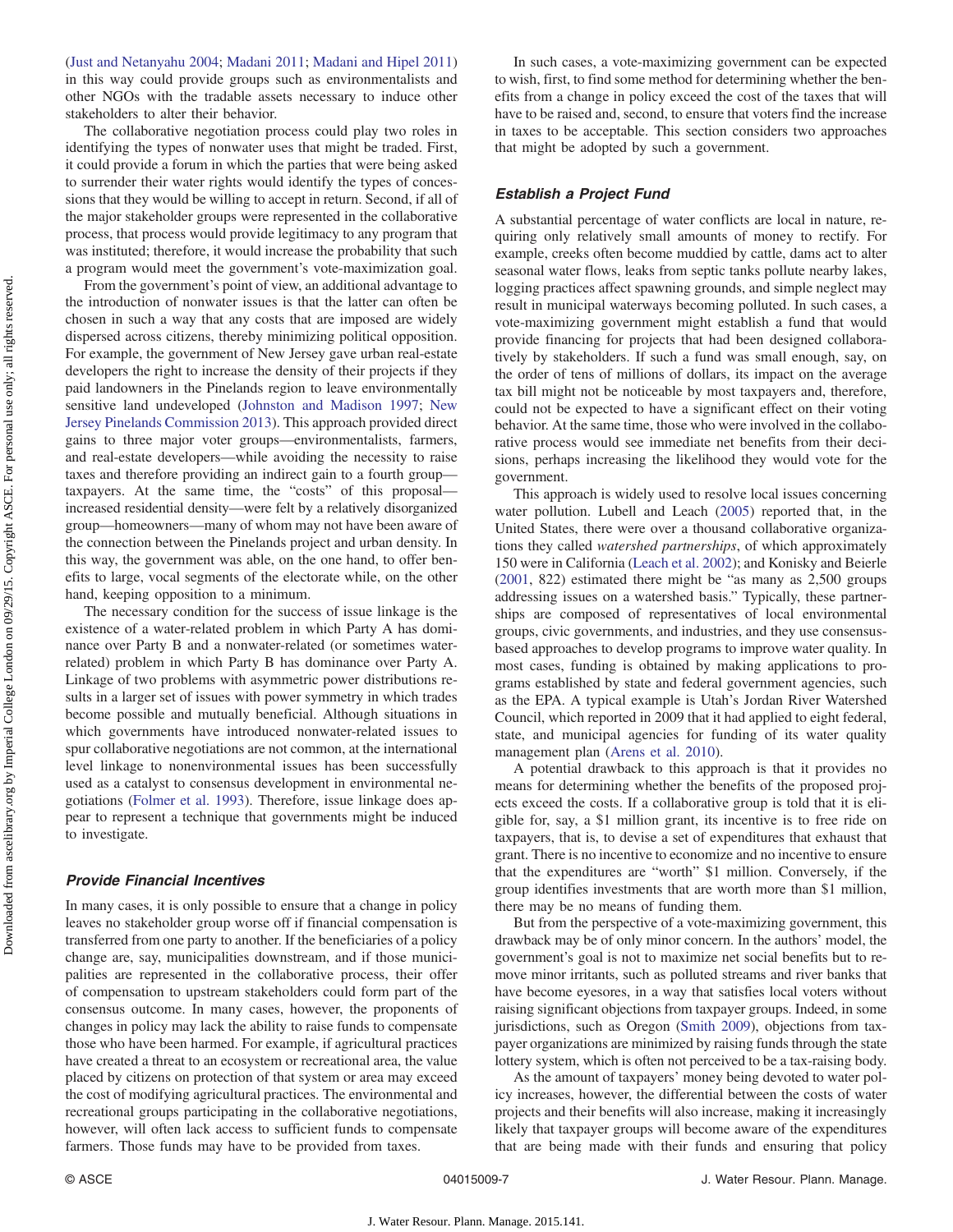changes will no longer "fly under the radar." In the case of costly proposals, therefore, it is essential that some method be found for ensuring that those who will be affected financially are effectively represented in the collaborative process.

#### Involve Taxpayer Groups Directly

A vote-maximizing government will face two goals with respect to projects that require significant levels of public funding. On the one hand, it has an incentive to identify projects for which the benefits exceed the costs, as implementation of such projects will raise its standing among voters. On the other hand, it will wish to avoid introducing projects that impose costs that significantly exceed the benefits enjoyed by groups that are large or vocal. In some cases, but not all, a carefully constructed collaborative process may assist the government in reaching both goals.

The probability of achieving these goals can be maximized by ensuring that it is not only those who will benefit from any change in policy who are represented on the collaborative process, but also those who will bear the costs. In this case, a consensus will be reached if the latter group receives a sufficient share of the benefits that it is compensated for its agreement to the negotiated outcome. In general, therefore, it would be expected that a consensus agreement would require that the cost of a change in policy is born by those who benefit from it. For example, a policy to purchase water from rights holders and build a pipeline to transfer that water to urban areas might require that it is residents of the latter who pay for this policy. This is one reason that agreement between Denver Water and the residents of the West Slope (discussed previously) was successful—it was Denver Water and its customers who paid for the water that they received. It may also be the reason that the 1999 CALFED agreement was defeated in a referendum many of the costs of the proposal would have been born by taxpayers who did not live in the districts (primarily in the Los Angeles area) that would have benefitted.

In cases in which the beneficiaries of a project are spread throughout the electorate, it will prove difficult to draw a close connection between those who pay for that project and those who benefit from it. For example, if a change in policy is intended to improve the environment, it will not be possible to tax only those who support that change, as those individuals cannot be identified. In such a case, a vote-maximizing government could only be expected to send a dispute to collaborative negotiation if it anticipated that any proposal that would arise from that process would be so broadly supported that it would receive little opposition from taxpayers. When such an assumption cannot be made, using a consensus-building process becomes risky for the government, as it becomes difficult to include the individuals who will pay for any outcome recommended by that process. This appears, for example, to be the reason that collaborative negotiation has failed to reach an agreement concerning the rescue of the Salton Sea the taxes required are substantial and would be incurred by voters, who have little knowledge of the issue ([Pitzer 2013](#page-9-9); [Delfino 2006\)](#page-8-39). Hence, the government does not know how taxpayers will respond to such a recommendation, and for more than a decade, it has stymied all serious attempts to bring a proposal to voters.

In such cases, dispersed groups, such as environmentalists, can be expected to find that their best approach is not to press for collaboration but to engage instead in attempts to change environmental legislation. Ironically, once such legislation has been approved, environmental groups are provided with the leverage necessary to make it worth their while to participate in collaborative processes. For example, in the United States, it has been the opportunity to accept relaxation in various provisions of the Endangered Species Act and the Clean Water Act that has given environmental groups the bargaining power to obtain concessions from land developers, farmers, and cities.

# Final Remarks

One of the most commonly recommended methods for resolving disputes about water policy is to invite the affected stakeholder groups to collaborate on the development of new policy. This technique, which the authors have called collaborative negotiation, is particularly attractive to governments as they will have some certainty that if they implement any agreement that is reached through consensus, they will meet relatively little opposition from voters.

Nevertheless, many collaborative negotiation processes have been unsuccessful because stakeholders have found it difficult to reach agreement. Observers have often attributed these failures to flaws in the collaborative process, and they have recommended procedural changes such as providing skilled facilitators, offering financial assistance for technical research, and encouraging parties to negotiate over interests, not positions. But introduction of these improvements has had only very limited success.

It is argued that this failure has arisen because the designers of collaborative negotiations have given too little attention to one of the main aspects of that process: that before any party can expect the other participants to accept a proposed policy change, it must have the ability or authority to offer compensation to those parties that will be negatively affected. The authors refer to this requirement as the substance of a negotiating process. No amount of restructuring of the bargaining procedures can be expected to result in agreement among the parties if they do not have access to concessions that can be traded among them.

The goals of this paper have been, first, to investigate the circumstances under which disputes over water policy can be expected to have substance in this sense and, second, to inquire whether there are policies the government could implement to provide substance when it would otherwise be lacking.

With respect to the first of these questions, the authors find that collaborative negotiation is most likely to be successful when the government has given the parties the authority to revise government regulations in return for other concessions or when the party that is proposing a change to policy is able to offer financial compensation to those who would be harmed by that change. The authors also find, however, that governments normally do not allow parties to use changes in regulations as leverage and that the members of many stakeholder groups are so dispersed through the economy that it is not possible to raise funds from them to compensate other groups for proposed changes to policy. Thus, even if the benefits of a policy change would exceed the costs, a collaborative negotiation process will fail to produce a consensus if the government does no more than provide a *process* through which negotiation among stakeholder groups might take place.

Instead, it is suggested that governments take active steps to ensure that any party that is willing to trade a change in one aspect of water policy for another is able to reveal that preference to the other parties to the negotiating process. Such steps were identified in the paper: (1) the government might signal that if all stakeholders were present at the negotiating table, it would be willing to make any change to government regulations that were recommended unanimously; (2) it could "link" nonwater-related issues to the negotiations over water policy to provide concessions that could be made; and (3) it might provide funds to the negotiators to allow for compensation to be made to those parties that agreed to costly concessions.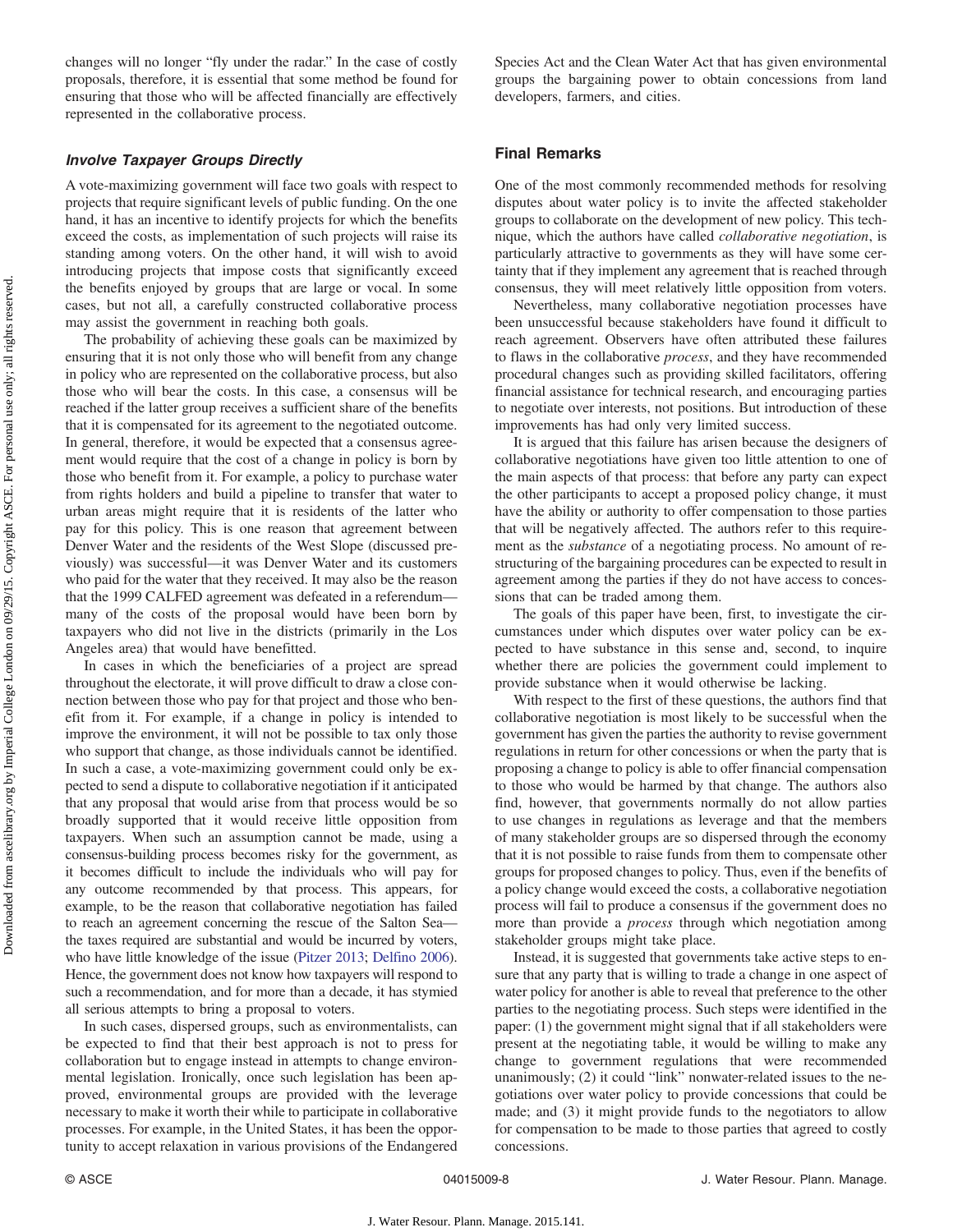The authors find sufficient examples of the first two of these interventions that they are confident that their further use could expand the application of collaborative processes. With respect to the provision of government funding, however, the authors conclude that if the stakeholder groups that recommend a change in policy are sufficiently dispersed through the population that it is not possible to impose taxes on those groups alone, then any tax that has been imposed to pay for a policy change will impose costs on groups that do not benefit, and a consensus may not be reached. For example, collaborative negotiation may not yield a consensus agreement when conservationists propose that taxes be used to compensate logging companies for the closure of roads on public lands. Although both the conservation groups and logging companies may be agreeable to such a proposal, those taxpayers who do not share conservationists' preferences will consider themselves to be disadvantaged, and they will block a consensus. For this reason, it appears that, in many situations, the collaborative process will lack substance, and it will be in the interests of groups like environmentalists' to work outside that process to achieve their goals.

# Acknowledgments

The authors would like to thank Zabin Sulema for her able research assistance. The authors have also benefitted from assistance from Bill Bates of Denver Water and Trish Adams of the U.S. Fish and Wildlife Service. Initial funding for this research was provided by the Donner Canadian Foundation.

#### **References**

- <span id="page-8-8"></span>Ansell, C., and Gash, A. (2008). "Collaborative governance in theory and practice." [J. Public Admin. Res. Theory](http://dx.doi.org/10.1093/jopart/mum032), 18(4), 543–571.
- <span id="page-8-38"></span>Arens, H., Hubbard, M., and Epperson, G. (2010). "Collaboration case study for urban river restoration." River Rally Presentation, 〈[http://](http://www.rivernetwork.org) [www.rivernetwork.org](http://www.rivernetwork.org)〉 (Jun. 7, 2013).
- <span id="page-8-9"></span>Beierle, T. (2000). The quality of stakeholder-based decisions: Lessons from the case study record, Resources for the Future, Washington, DC.
- <span id="page-8-2"></span>Beierle, T., and Konisky, D. (1999). "Public participation in environmental planning in the Great Lakes region." Discussion Paper 99-50, Resources for the Future, Washington, DC.
- <span id="page-8-17"></span>Beierle, T., and Konisky, D. (2000). "Values, conflict, and trust in participatory environmental planning." [J. Policy Anal. Manage.](http://dx.doi.org/10.1002/(ISSN)1520-6688), [19\(4\), 587](http://dx.doi.org/10.1002/(ISSN)1520-6688)–602.
- <span id="page-8-31"></span>Blumm, M. (1996). "Seven myths of northwest water law and associated stories." Environ. Law, 26, 141–156.
- <span id="page-8-32"></span>Bretsen, S., and Hill, P. (2009). "Water markets as a tragedy of the anticommons." William Mary Environ. Law Rev., 33.3, 723–783.
- <span id="page-8-5"></span>Burroughs, R. (1999). "When stakeholders choose: Process, knowledge, and motivation in water quality decisions." [Soc. Nat. Resour.](http://dx.doi.org/10.1080/089419299279326), 12(8), 797–[809.](http://dx.doi.org/10.1080/089419299279326)
- <span id="page-8-12"></span>Chess, C., and Purcell, K. (1999). "Public participation and the environ-ment: Do we know what works?" [Environ. Sci. Technol.](http://dx.doi.org/10.1021/es980500g), 33(16), [2685](http://dx.doi.org/10.1021/es980500g)–2692.
- <span id="page-8-6"></span>Cosens, B. (2003). "A new approach in water management or business as usual? The Milk River, Montana." J. Environ. Law Litigation, 18, 1-50.
- <span id="page-8-10"></span>Dakins, M., Long, J., and Hart, M. (2005). "Collaborative environmental decision making in Oregon watershed groups: Perceptions of effectiveness." [J. Am. Water Resour. Assoc.](http://dx.doi.org/10.1111/jawr.2005.41.issue-1), 41(1), 171–180.
- <span id="page-8-18"></span>Davidson, J., and Lockwood, M. (2008). "Partnerships as instruments of good regional governance: Innovation for sustainability in Tasmania?" Reg. Stud.[, 42\(5\), 641](http://dx.doi.org/10.1080/00343400701543165)–656.
- <span id="page-8-39"></span>Delfino, K. (2006). "Salton Sea restoration: Can there be salvation for the sea?" Pac. McGeorge Global Bus. Dev. Law J., 19, 157–173.
- <span id="page-8-24"></span>Delta Stewardship Council. (2010). "Water resources white paper." Sacramento, CA.
- <span id="page-8-21"></span>Denver Post. (2012). "A bridge over water troubles".
- <span id="page-8-3"></span>Denver Water. (2013). "Proposed Colorado river cooperative agreement: Path to a secure water future." 〈[http://www.denverwater.org/Supply](http://www.denverwater.org/SupplyPlanning/Planning) [Planning/Planning](http://www.denverwater.org/SupplyPlanning/Planning)〉 (Jun. 6, 2013).
- <span id="page-8-20"></span>Downs, A. (1957). An economic theory of democracy, Harper and Row, New York.
- <span id="page-8-27"></span>Environmental Quality Council. (1998). "Montana fish, wildlife & parks water leasing study." Final Rep., Helena, MT.
- <span id="page-8-19"></span>Fisher, F., and Ury, W. (1981). Getting to yes: Negotiating agreement without giving in, Houghton Mifflin, Boston.
- <span id="page-8-35"></span>Folmer, H., van Mouche, P., and Ragland, S. (1993). "Interconnected games and international environmental problems." [Environ. Resour.](http://dx.doi.org/10.1007/BF00418815) Econ.[, 3\(4\), 313](http://dx.doi.org/10.1007/BF00418815)–335.
- <span id="page-8-11"></span>Forester, J. (1982). "Planning in the face of power." [J. Am. Plann. Assoc.](http://dx.doi.org/10.1080/01944368208976167), [48\(1\), 67](http://dx.doi.org/10.1080/01944368208976167)–80.
- <span id="page-8-1"></span>FWS (U.S. Fish, and Wildlife Service). (2013). "Habitat conservation plans." 〈[https://ecos.fws.gov/conserv\\_plans/PlanReport](https://ecos.fws.gov/conserv_plans/PlanReport)〉 (Jun. 6, 2013).
- <span id="page-8-23"></span>Goldman-Benner, R., et al. (2012). "Water funds and payments for ecosystem services: Practice learns from theory and theory can learn from practice." *Oryx*[, 46\(1\), 55](http://dx.doi.org/10.1017/S0030605311001050)–63.
- <span id="page-8-26"></span>Grafton, R. Q., Libecap, G., Edwards, E., O'Brien, R., and Landry, C. (2012). "Comparative assessment of water markets: Insights from the Murray-Darling basin of Australia and the western USA." [Water](http://dx.doi.org/10.2166/wp.2011.016) Policy[, 14\(2\), 175](http://dx.doi.org/10.2166/wp.2011.016)–193.

<span id="page-8-15"></span><span id="page-8-14"></span><span id="page-8-4"></span>Habermas, J. (1984). The theory of communicative action, Beacon, Boston. Haddad, B. (2000). Rivers of gold, Island, Washington, DC.

- <span id="page-8-34"></span>Innes, J., and Booher, D. (2010). Planning with complexity, Routledge, Florence, KY.
- <span id="page-8-16"></span>Johnston, R., and Madison, M. (1997). "From landmarks to landscapes: A review of current practices in the transfer of development rights." [J. Am.](http://dx.doi.org/10.1080/01944369708975929) [Plann. Assoc.](http://dx.doi.org/10.1080/01944369708975929), 63(3), 365–378.
- <span id="page-8-30"></span>Judkins, G., and Larson, K. (2010). "The Yuma desalting plant and Cienega de Santa Clara dispute: A case study review of a workgroup process." [Water Policy](http://dx.doi.org/10.2166/wp.2009.084), 12(3), 401–415.
- Just, R. E., and Netanyahu, S. (2004). "Implications of 'victim pays' infeasibilities for interconnected games with an illustration for aquifer sharing under unequal access costs." [Water Resour. Res.](http://dx.doi.org/10.1029/2003WR002528), 40(5), [W05S02.](http://dx.doi.org/10.1029/2003WR002528)
- <span id="page-8-37"></span><span id="page-8-0"></span>Konisky, D., and Beierle, T. (2001). "Innovations in public participation and environmental decision-making: Examples from the Great Lakes region." [Soc. Nat. Res.](http://dx.doi.org/10.1080/089419201753210620), 14(9), 815–826.
- <span id="page-8-36"></span>Leach, W., Pelkey, N., and Sabatier, P. (2002). "Stakeholder partnerships as collaborative policymaking: Evaluation criteria applied to watershed management in California and Washington." [J. Policy Anal. Manage.](http://dx.doi.org/10.1002/(ISSN)1520-6688), [21\(4\), 645](http://dx.doi.org/10.1002/(ISSN)1520-6688)–670.
- <span id="page-8-29"></span>Lubell, M., and Leach, W. (2005). "Watershed partnerships: Evaluating a collaborative form of public participation." National Research Council's Panel on Public Participation in Environmental Assessment and Decision Making, Washington, DC.
- <span id="page-8-22"></span>Madani, K. (2010). "Game theory and water resources." [J. Hydrol.](http://dx.doi.org/10.1016/j.jhydrol.2009.11.045), 381(3–[4\), 225](http://dx.doi.org/10.1016/j.jhydrol.2009.11.045)–238.
- <span id="page-8-28"></span>Madani, K. (2011). "Hydropower licensing and climate change: Insights from game theory." [Adv. Water Resour.](http://dx.doi.org/10.1016/j.advwatres.2010.10.003), 34(2), 174-183.
- <span id="page-8-33"></span>Madani, K., and Dinar, A. (2012). "Non-cooperative institutions for sustainable common pool resource management: Application to groundwater." [Ecol. Econ.](http://dx.doi.org/10.1016/j.ecolecon.2011.12.006), 74, 34–45.
- <span id="page-8-7"></span>Madani, K., and Hipel, K. W. (2011). "Non-cooperative stability definitions for strategic analysis of generic water resources conflicts." [Water](http://dx.doi.org/10.1007/s11269-011-9783-4) [Resour. Manage.](http://dx.doi.org/10.1007/s11269-011-9783-4), 25(8), 1949–1977.
- <span id="page-8-13"></span>Madani, K., and Lund, J. R. (2012). "California's Sacramento–San Joaquin Delta conflict: From cooperation to chicken." J. Water Resour. Plann. Manage., [10.1061/\(ASCE\)WR.1943-5452.0000164](http://dx.doi.org/10.1061/(ASCE)WR.1943-5452.0000164), 90–99.
- <span id="page-8-25"></span>McKinney, M., and Harmon, W. (2007). "Governing nature, governing ourselves: Engaging citizens in natural resources decisions. Part 1.' Int. J. Public Participation, 1(2), 1–16.
- MWD (Metropolitan Water District of Southern California). (2013). "Palo Verde land management, crop rotation and water supply program." 〈[www.mwdh2o.com/mwdh2o/pages/news/at\\_a\\_glance/Palo-Verde](www.mwdh2o.com/mwdh2o/pages/news/at_a_glance/Palo-Verde-fact-Sheet.pdf) [-fact-Sheet.pdf](www.mwdh2o.com/mwdh2o/pages/news/at_a_glance/Palo-Verde-fact-Sheet.pdf)〉 (May 8, 2013).

J. Water Resour. Plann. Manage. 2015.141.